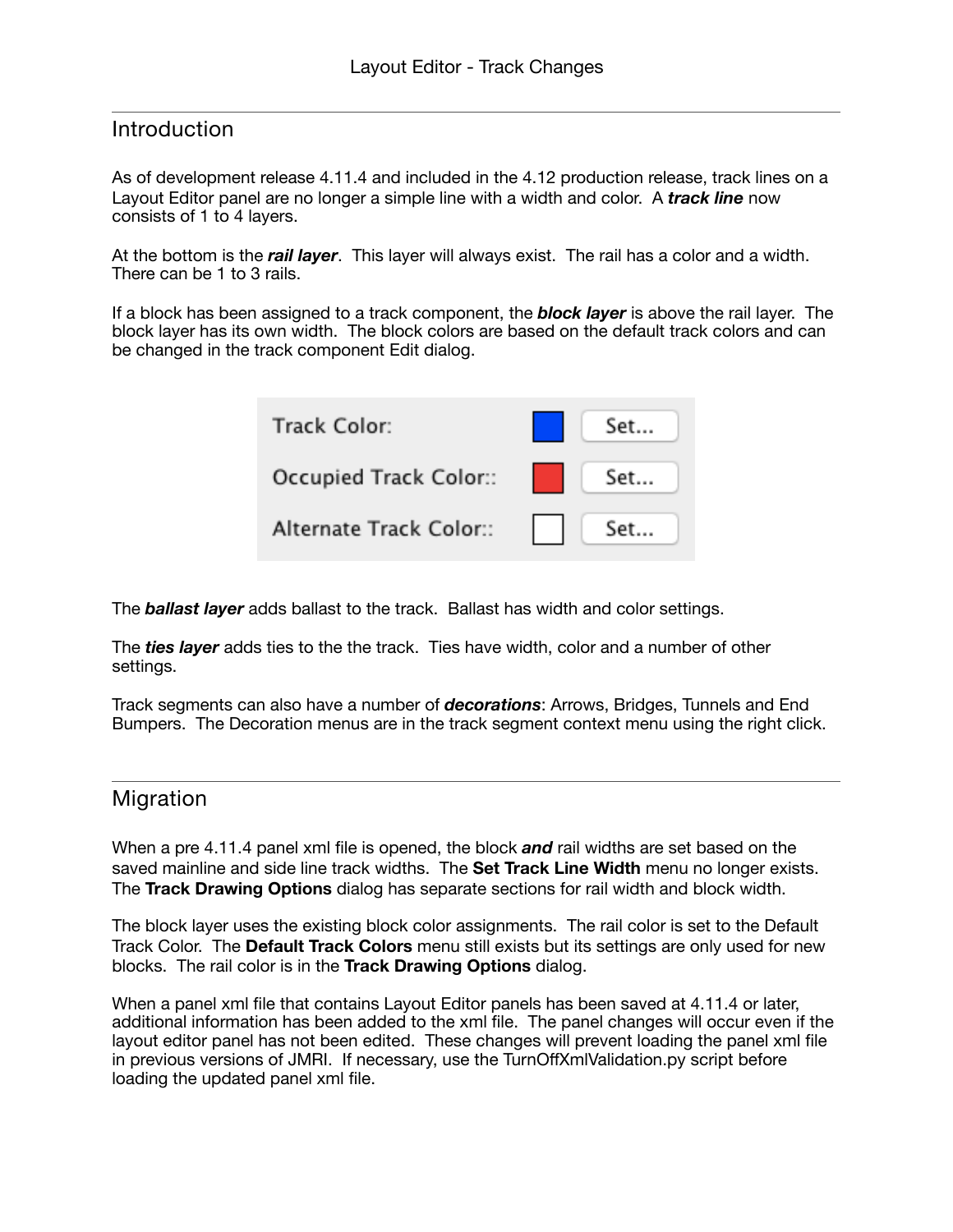# Track Drawing Options Dialog

Use **Options > Track Options > Set Track Drawing Options** to open the **Track Drawing Options** dialog.

| $\circ$                                                                                                                        |                |                          |
|--------------------------------------------------------------------------------------------------------------------------------|----------------|--------------------------|
| My Layout                                                                                                                      |                |                          |
| Options                                                                                                                        | Mainline       | Sideline                 |
| Rail Count                                                                                                                     | $\mathbf{1}$   | C<br>¢<br>$\mathbf{1}$   |
| Rail Width                                                                                                                     | $\overline{2}$ | IС<br>C<br>1             |
| Rail Gap                                                                                                                       | $\circ$        | C<br>$0\degree$          |
| Rail Color                                                                                                                     |                |                          |
| Block Line Width                                                                                                               | 4              | C<br>¢<br>$\mathbf{2}$   |
| Block Line Dash Percentage (x10)                                                                                               | 0              | ે<br>્<br>0              |
| <b>Ballast Width</b>                                                                                                           | $\circ$        | IС<br>$0\degree$         |
| <b>Ballast Color</b>                                                                                                           |                |                          |
| Tie Length                                                                                                                     | 0              | IС<br>C<br>$\mathbf{O}$  |
| Tie Width                                                                                                                      | $\circ$        | 0<br>$\sim$              |
| Tie Gap                                                                                                                        |                | $0\degree$<br>$0\degree$ |
| Tie Color                                                                                                                      |                |                          |
| $\Diamond$<br>My Layout<br>Presets:                                                                                            | Apply          | Cancel<br>Οk             |
| The Presets dropdown contains a list of five sample<br>configurations along with the current panel name $M_{\text{max}}$ a new |                | Classic JMRI             |

The **Presets** dropdown contains a list of five sample configurations along with the current panel name. When a new panel is created, the Classic JMRI configuration is used.

The default rail width is half the size of the block width. This makes it easy to see track that is missing a block assignment, but makes track without sblocks such as yards harder to see.

Note: The **Block Line Dash Percentage** has **nothing** to do with dashed track. See the **British 70s** preset for an example.

**Note**: The current panel name is listed in the Presets drop down. Due to a bug, if the panel name is long, the **Mainline** and **Sideline** columns can be pushed off of the screen.

Drafting Realistic

√ My Layout

Realistic Oh! British 70's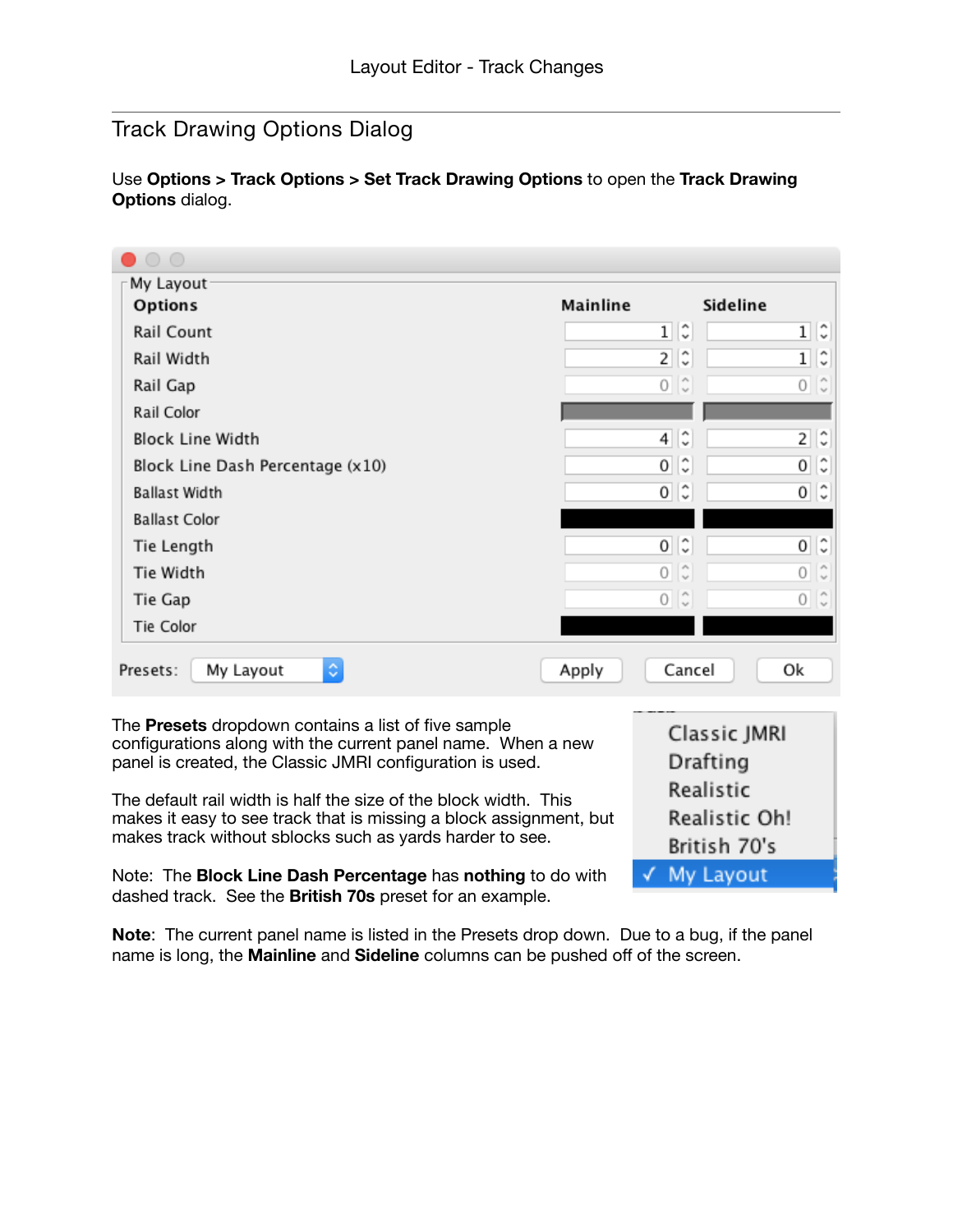## Other Changes

The **Draw Unselected Turnout Leg** option only applies to the block layer. The rail layer will always be drawn.



If a block is assigned to dashed track, the rail layer is not drawn. This eliminates rail fragments that can show through the gaps in dashed track segments.

### Track Examples

This image shows the track components as of 4.11.3 for reference.



This image shows the trackage with a block assigned and the **Draw Unselected Turnout Leg** option is active. If a block has not been assigned, the only difference is that the trackage will have the default track color instead of the block color.

The remaining images are from 4.11.4 with the draw unselected turnout leg option turned off.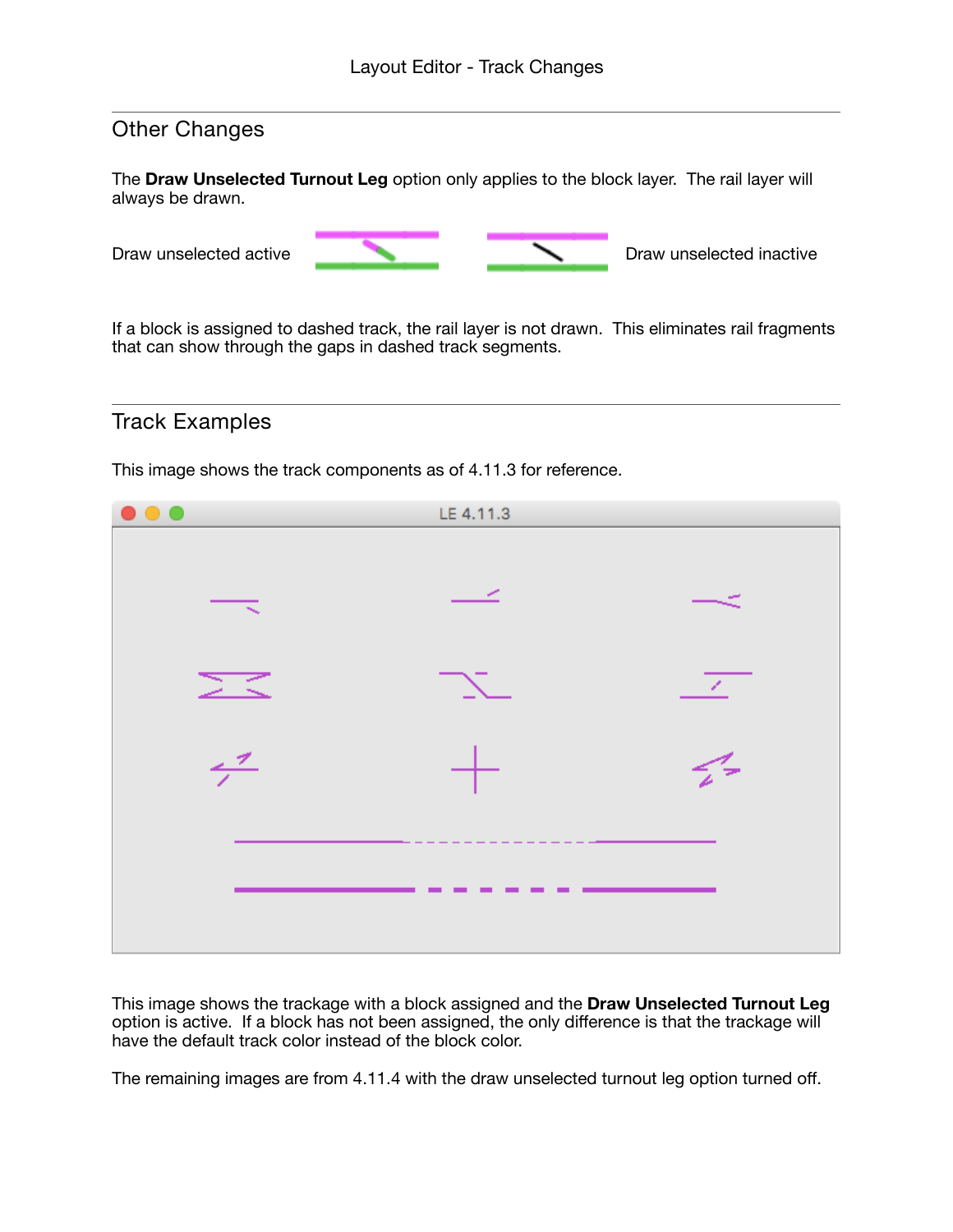

This is trackage without blocks will look like.

The trackage in this image has blocks assigned.